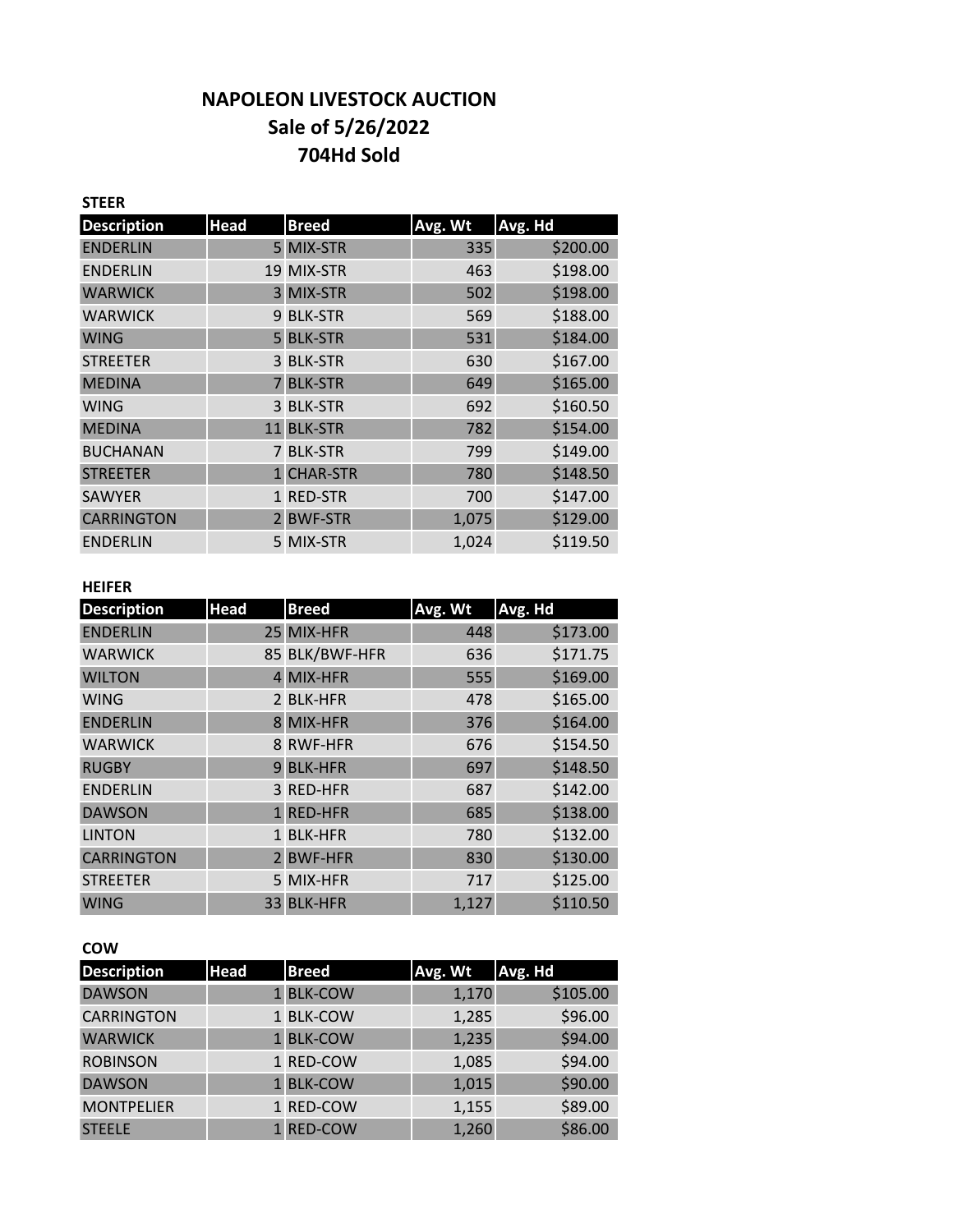| <b>DAWSON</b>     | 1 BLK-COW     | 1,385 | \$85.50 |
|-------------------|---------------|-------|---------|
| <b>NAPOLEON</b>   | 1 RED-COW     | 1,500 | \$85.00 |
| <b>FREDONIA</b>   | 1 BLK-COW     | 1,470 | \$85.00 |
| <b>LINTON</b>     | 2 BLK-COW     | 1,170 | \$85.00 |
| <b>WING</b>       | 1 RED-COW     | 1,465 | \$84.00 |
| <b>LINTON</b>     | 1 BLK-COW     | 1,585 | \$84.00 |
| <b>HURDSFEILD</b> | 1 BLK-COW     | 1,595 | \$83.50 |
| <b>NAPOLEON</b>   | 1 BLK-COW     | 1,365 | \$83.50 |
| <b>LINTON</b>     | 1 RED-COW     | 1,560 | \$83.00 |
| <b>DRISCOLL</b>   | 3 MIX-COW     | 1,388 | \$83.00 |
| <b>LINTON</b>     | 3 MIX-COW     | 1,367 | \$82.50 |
| <b>DAWSON</b>     | 1 RWF-COW     | 1,475 | \$81.50 |
| <b>FREDONIA</b>   | 1 BWF-COW     | 1,155 | \$81.50 |
| <b>MEDINA</b>     | 2 BLK-COW     | 1,275 | \$81.50 |
| <b>NAPOLEON</b>   | 1 BLK-COW     | 1,275 | \$80.00 |
| <b>ROBINSON</b>   | 2 MIX-COW     | 1,538 | \$77.00 |
| <b>FREDONIA</b>   | 1 BLK-COW     | 1,590 | \$76.00 |
| <b>ROBINSON</b>   | 10 MIX-COW    | 1,556 | \$75.25 |
| <b>STRASBURG</b>  | 1 BLK-COW     | 1,410 | \$75.00 |
| <b>CARRINGTON</b> | 1 BLK-COW     | 1,370 | \$74.50 |
| <b>NAPOLEON</b>   | 5 BLK-COW     | 1,469 | \$74.50 |
| <b>STRASBURG</b>  | 1 BLK-COW     | 1,430 | \$74.00 |
| <b>HAGUE</b>      | 1 XBRED-COW   | 1,455 | \$73.50 |
| <b>FREDONIA</b>   | 4 BLK/BWF-COW | 1,103 | \$73.50 |
| <b>HAGUE</b>      | 1 HOLST-COW   | 1,155 | \$64.50 |
| <b>HAGUE</b>      | 1 HOLST-COW   | 1,350 | \$61.50 |

## **BULL**

| <b>Description</b> | <b>Head</b> | <b>Breed</b> | Avg. Wt | Avg. Hd  |
|--------------------|-------------|--------------|---------|----------|
| <b>DAWSON</b>      |             | 1 RED-BULL   | 2,320   | \$122.50 |
| <b>KATHRYN</b>     |             | 3 MIX-BULL   | 1,170   | \$113.00 |
| <b>WARWICK</b>     |             | 1 BLK-BULL   | 835     | \$111.00 |
| <b>HURDSFEILD</b>  |             | 1 BLK-BULL   | 1,960   | \$110.00 |
| <b>LINTON</b>      |             | 1 BLK-BULL   | 2,020   | \$107.50 |
| <b>STRASBURG</b>   |             | 1 BLK-BULL   | 2,405   | \$105.00 |
| <b>LINTON</b>      |             | 1 BLK-BULL   | 1,845   | \$102.50 |
| <b>KATHRYN</b>     |             | 1 CHAR-BULL  | 1,545   | \$100.00 |
| <b>WARWICK</b>     |             | 1 BLK-BULL   | 1,960   | \$99.50  |

#### **HEIFERETTE**

| <b>Description</b> | <b>Head</b> | <b>Breed</b> | Avg. Wt | Avg. Hd  |
|--------------------|-------------|--------------|---------|----------|
| <b>LINTON</b>      |             | 2 BLK-HFRT   | 1,058   | \$106.00 |
| <b>STRASBURG</b>   |             | 1 BLK-HFRT   | 1,125   | \$103.00 |
| <b>DAWSON</b>      |             | 1 BLK-HFRT   | 1,115   | \$102.00 |
| <b>DAWSON</b>      |             | 2 BLK-HFRT   | 993     | \$102.00 |
| <b>STEELE</b>      |             | 1 RED-HFRT   | 930     | \$100.00 |
| <b>HURDSFEILD</b>  |             | 1 BLK-HFRT   | 1,500   | \$87.00  |